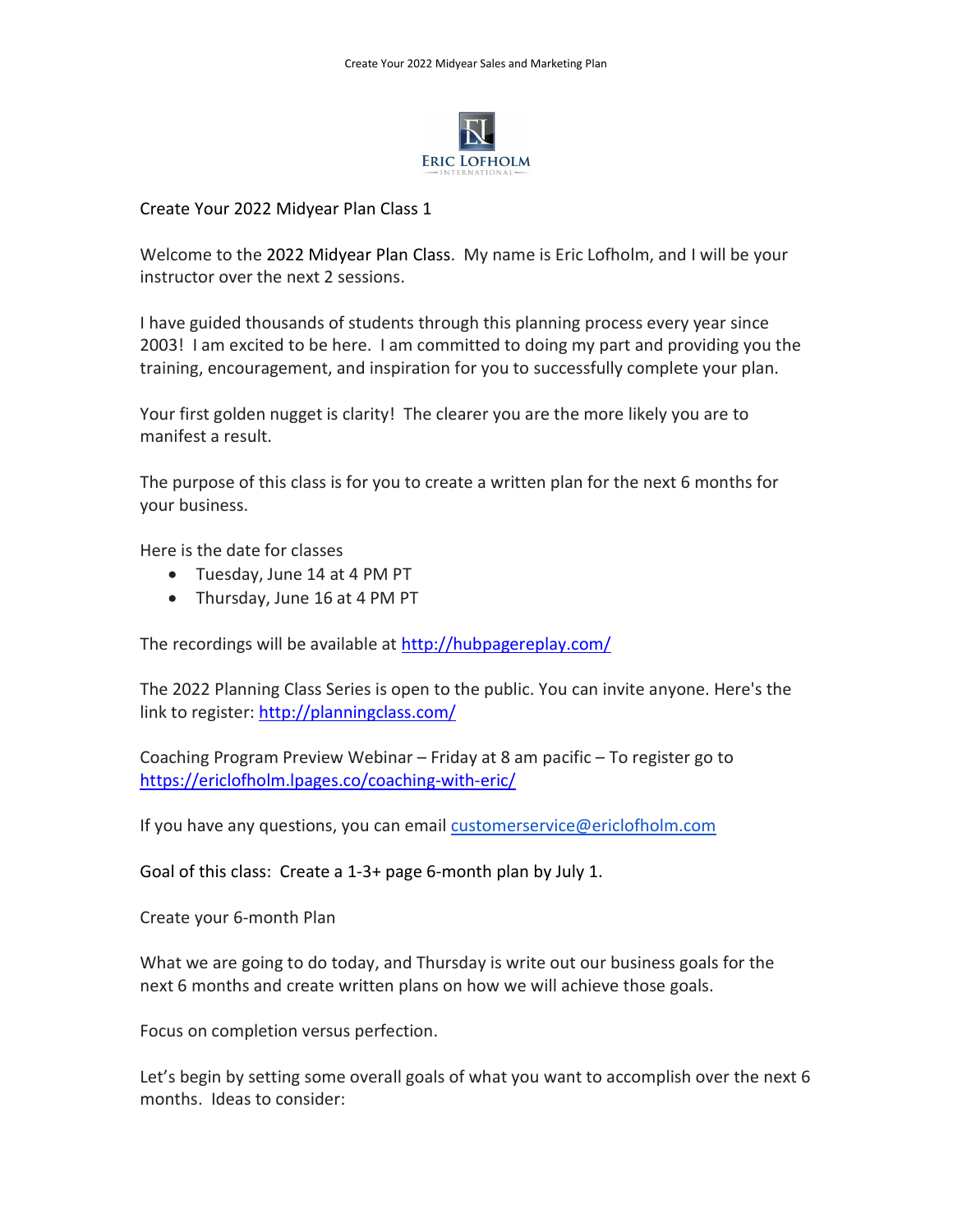Gross sales goal Income goal New client goal Recruiting goal Social media follower's goal

You have 4 minutes to create some 6-month goals. Go!

Now we are going to create monthly goals. Think about what you want your monthly goals to be over the next 6 months. Consider:

Monthly gross sales goal Monthly income goal Monthly new client goal Monthly recruiting goal Monthly social media follower's goal

You have 4 minutes to create some monthly goals. Go!

Create a Theme for the 2<sup>nd</sup> half of 2022!

The Rest of 2022 is the Season of Consistency

The Rest of 2022 is a Fresh Start

The Rest of 2022 is a New Beginning

The Rest of 2022 is a Fresh Start

My Theme is Massive Action

My Theme is Leverage

The Rest of 2022 is the Season of Massive Action

The Breakout Year

The Rest of 2022 is the Season of Duplication

The Rest of 2022 is the Season of the Full Practice

The Rest of 2022 is the Season of my Book being Published

You have 3 minutes to create your theme. Go!